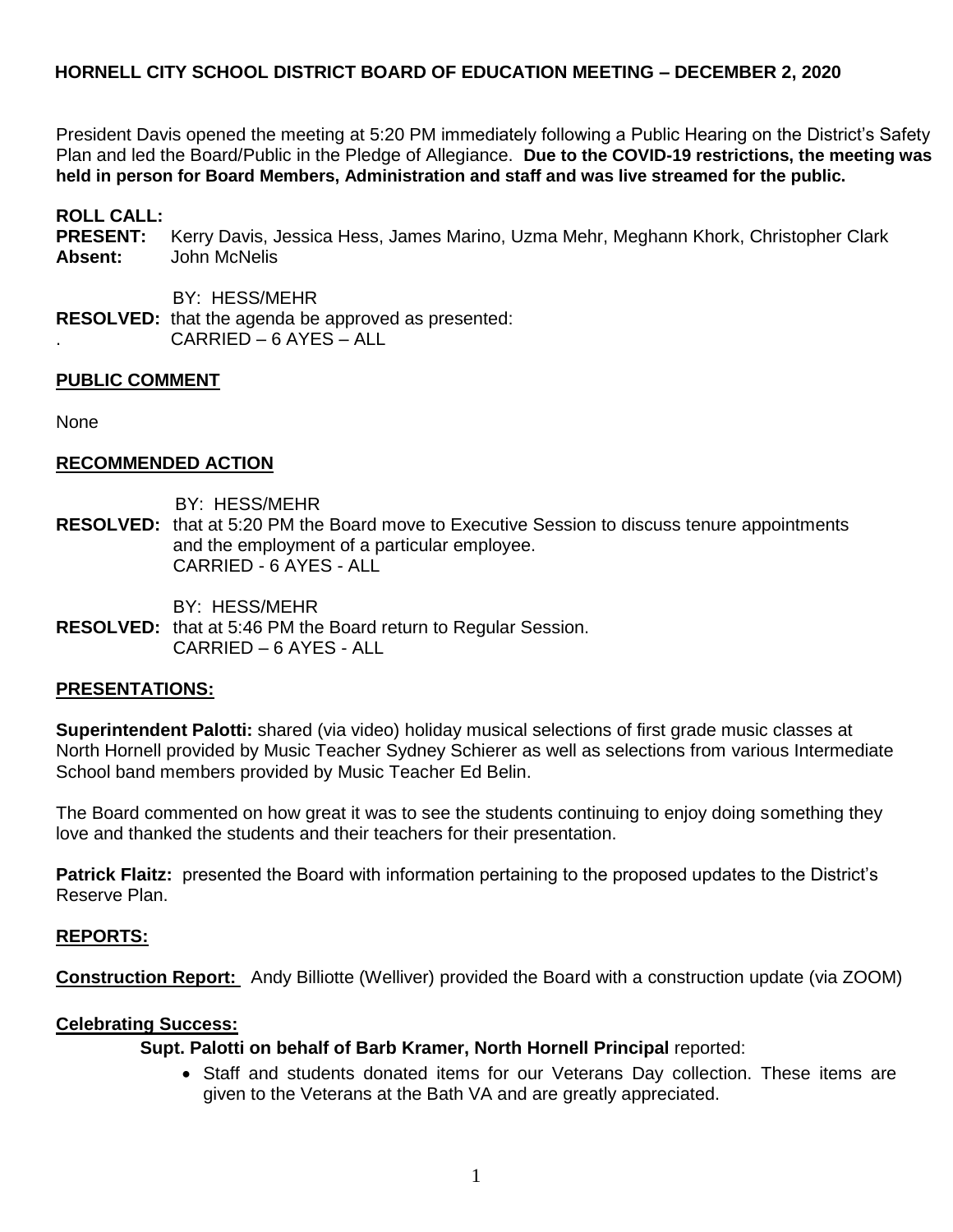- Staff at North Hornell School joined in celebrating our custodian, John Dolph's birthday, by all wearing his favorite work attire-flannel shirts. John was pleasantly surprised by this gesture!
- Our counselors, Kasi Washburn and Carli Cavanaugh deserve a big kudos for their hard work in organizing what we call "operation holiday cheer" They work with Cassie Tyler, from Bryant, to identify families that could use support over the holidays. This will be the third year that the Station Church, and its supporters, have partnered with North Hornell School to give away 100 meals. The counselors also organize help from the United Presbyterian Church and St James Hospital employees to provide gifts to children in need along with our annual shop with a cop program. Many hours of time and effort go into this!
- Parent teacher conferences are next week. Report cards will be distributed and discussed with parents via zoom or phone conferences.
- Kudos to the teachers for their flexibility in scheduling these meetings. This is a very different method of meeting with parents than has been used in the past but we have adapted and adjusted.

## **Supt. Palotti on behalf of Lisa Sanford, Bryant School Interim Principal** reported:

- It's gratitude and empathy time of year at Bryant! Our Social-Emotional Learning lessons provided by counselors are focusing each week on those themes with their lessons. A few themes are showing gratitude, being a world changer and "I can put myself in someone else's shoes."
- Many of our classrooms are also putting a real life spin on this with community outreach projects. The Ronald McDonald House, the Humane Society and our local nursing home residents will be the recipients of their outreach.
- In the Bryant library, gratitude is expressed for the excitement and curiosity about literacy that students are bringing into their book choices and conversations about being good and interested readers. The Bryant library has added 1841 books into the homes of students this year with many more to come!
- As we approach the end of the first marking period, teachers reflected on unanticipated take aways so far in this unusual year. A few of the teacher takeaways they are grateful for despite the difficulties in our world:
	- o Smaller student groups are facilitating learning.
	- o Parents and students are more engaged and communication/support from home has been a great plus.
	- o The spirit of collaboration that we are all in this together.
	- o Students seem more grateful for their school and their education. As we approach the end of the first marking period, teachers reflected on unanticipated take aways so far in this unusual year. A few of the teacher takeaways they are grateful for despite the difficulties in our world: Smaller student groups are facilitating learning. Parents and students are more engaged and communication/support from home has been a great plus. The spirit of collaboration that we are all in this together. Students seem more grateful for their school and their education

## **Supt. Palotti on behalf of Sean Gaffney, Intermediate School Principal and Julie Smith, Intermediate School Asst. Principal** reported:

- School Counselors (Jodi Mac and Aryn Bailey) for organizing the winter coat drive and our Stockings for Students.
- Mr. Belin for starting up Virtual Drumline
- Mrs. Hopper for beginning Chorus after school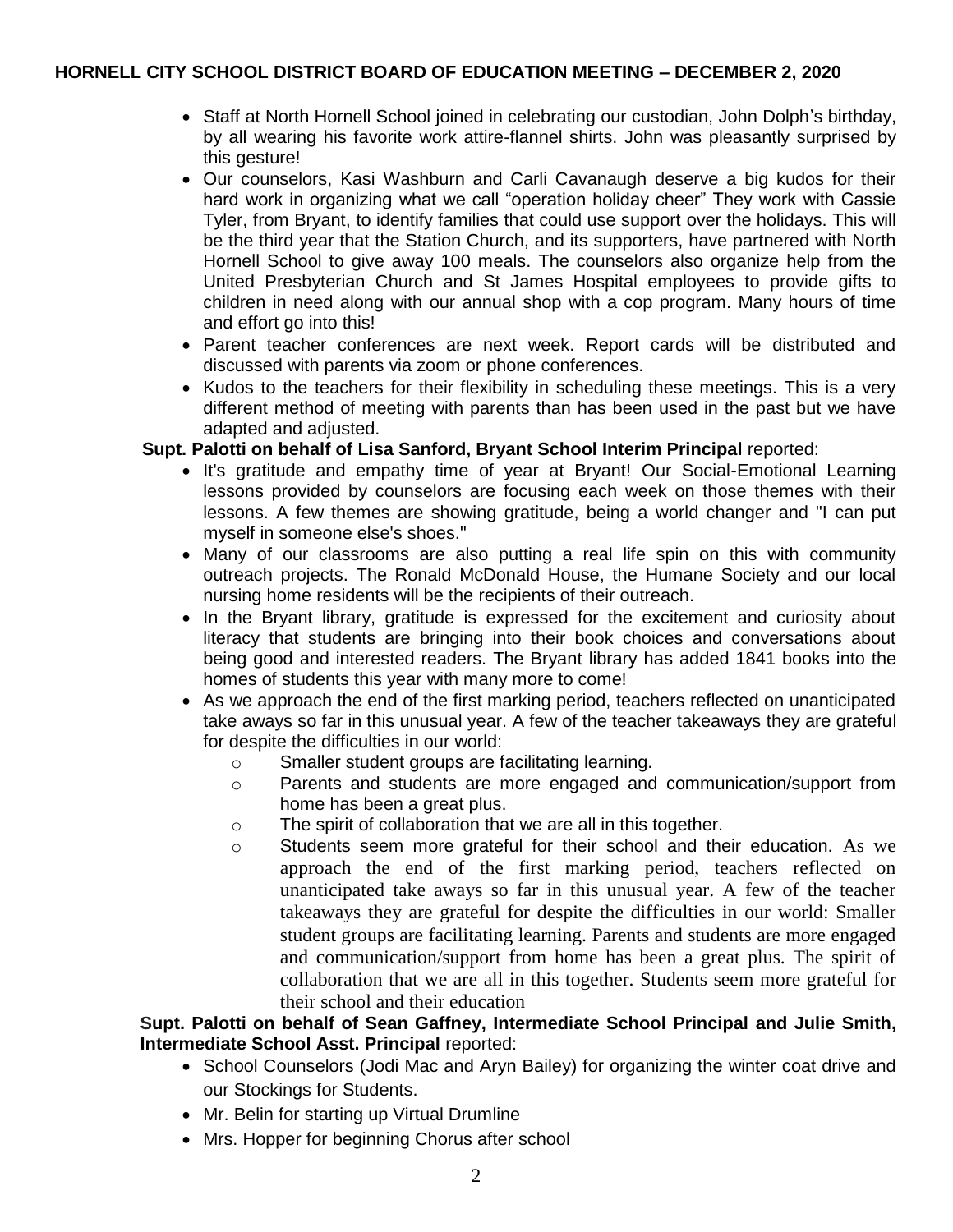- Our Para-Professionals, who help with student supervision, assisting teachers organizing work for students, help students enter and exit the building in an orderly fashion,
- Special Education staff  $(12:1:1)$  managing students who are here 5 days a week, making it fun and engaging, Consultant and Co-Teach staff who have gone above and beyond reaching out to students and families to provide support
- Custodial staff for keeping the building clean and sanitized.
- Amanda Fanton who has been our Point person with the ever-changing COVID requirements, her patience and diligence is appreciated.
- Mr. Gaffney for taking a pie in the face in our efforts to improve student attendance and participation. Explanation---links to a voting survey are embedded throughout the instruction, sometimes in the chat at the end of a zoom, sometimes in a google classroom assignment, sometimes shared with a class working in-person. As long as students are participating and doing work, they get a chance to vote for the faculty/staff member to get the pie. Surprisingly, Sean was the first winner. He is off the list now, so everyone is excited to see who will be next.....

# **Supt. Palotti on behalf of Scott Carroll, High School Principal** reported:

- Kelley Argentieri's work with Turning point and our Seniors volunteering...they helped 300 households (over 850 people) which allowed them to enjoy Thanksgiving dinner. Students sorted 2,900 lbs. of food for distribution to people in need (the equivalent of) 2,417 meals for families in our community. Our students are heading back Wednesday, December 9 and the 16 to help prepare for Christmas.
- Recordings of our HS Choir/Band are complete, soon these will be released to our Facebook page and website. Wait until you hear them!
- Congrats to our Varsity Girls Soccer Team-Pretty cool to win a sectional title, let alone win it on your own home field.
- Huge shout out to all of our secretaries keeping us organized. So much goes on behind the scenes, and just wanted to make sure they are being recognized!
- A huge thank you to Mr. Kelleher for having student government continue the 'deck the halls' competition for grades 7-12. Seniors won last year, did an impressive job, and are looking forward to the judges picking a winner this year!
- E-Sports (maybe an explanation about this) is about to get off the ground. We have done all of the logistics on the back end to have it be successful, and we're excited to see what this could look like!

# **Superintendent's Report**

## **Superintendent Palotti** reported:

• In this time of thankfulness and giving, I continue to be impressed with our staff, students and our community. As we navigate through these difficult times, the generosity and service to our community is very evident. Wonderful things are going on all around us and we are grateful, thankful and proud. Great work!!

## **ROUTINE ITEMS**

## BY: HESS/MEHR

- **RESOLVED:** that, upon the recommendation of Superintendent Palotti to approves/accepts the following Consent Agenda items:
	- Approves of the minutes for the meetings of November 4, 2020.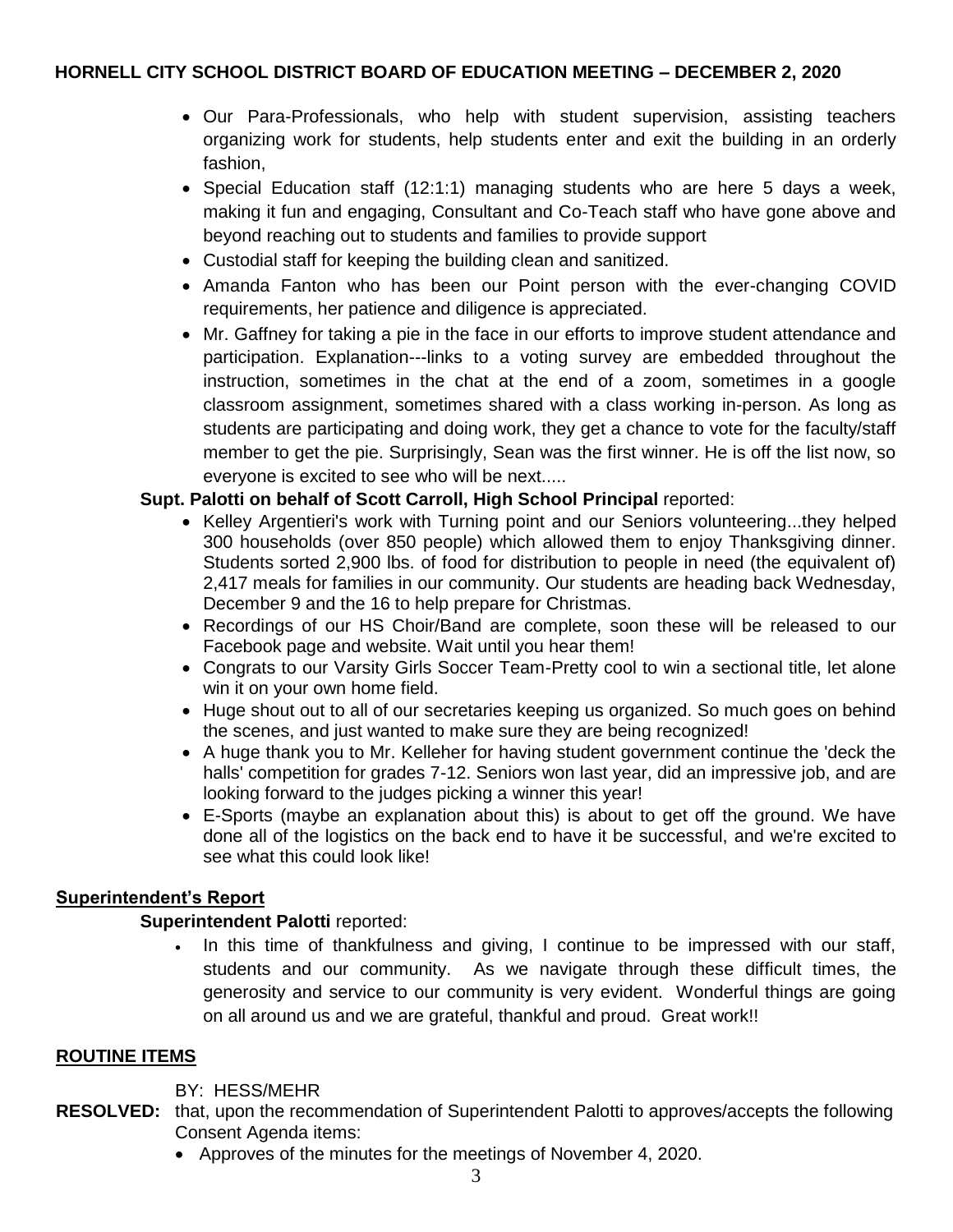- Acceptance of the Treasurer's Report of October 31, 2020.
- Acceptance of the Student Activities Report of October 31, 2020.
- Acceptance of the Revenue Report of October 31, 2020.
- Acceptance of the GF Budget Transfer Reports of October 31, 2020
- Acceptance of the Appropriations Report of October 31, 2020.
- Acceptance of the Warrant Report of October 31, 2020.
- The Board has no objections to the recommendations of the Committee on Special Education and approves the authorization of funds to implement the special education program s and services consistent with such recommendations for the meetings of November 4, 5, 10, 12, 18, 19 and 20, 2020. The CPSE meeting of November 9, 10, 19 and 30, 2020 and the 504 meetings of November 4, 10, 12 and 18, 2020. CARRIED – 6 AYES – ALL

## **OLD BUSINESS**

None

## **NEW BUSINESS**

#### **POLICY/PROCEDURE**

BY: HESS/MEHR

**RESOLVED:** that, upon the recommendation of Superintendent Palotti, the Board approves the Opt-In Agreement with Erie 1 BOCES and Clever, Inc. effective through June 30, 2023. CARRIED – 6 AYES – ALL

BY: HESS/MEHR

**RESOLVED:** that, upon the recommendation of Superintendent Palotti, the Board approves the cancellation of the Modified Swimming season due to lack of numbers of athletes participating. CARRIED – 6 AYES – ALL

BY: HESS/MEHR

**RESOLVED:** WHEREAS, the voters of the State of New York (the "State"), on November 4, 2014, approved the Smart Schools Bond Act ("Smart Schools"), which authorizes the State to issue bonds to fund certain capital improvements projects involving technology and security upgrades; and

WHEREAS, the City School District of the City of Hornell, Steuben County, New York (the "District") has been awarded a Smart Schools allocation of \$2,039,972 by the State; and WHEREAS, the Board of Education of the District (the "Board"), with the assistance of the District's architect, Hunt Engineers, Architects, Land Surveyors & Landscape Architect D.P.C. ("Hunt"), proposes to undertake a capital improvements project under Smart Schools, such work being anticipated to include, but not necessarily be limited to, improvements and upgrades to the reconstruction, renovation and expansion of, and the construction of improvements, additions and upgrades to the North Hornell Elementary School building and related facilities and the site thereof (collectively, the "Project"); and WHEREAS, the District and Board have made certain findings with respect to the Project in the past, and have modified/reduced the proposed scope of the Project, and now wish to review and reaffirm such prior findings; and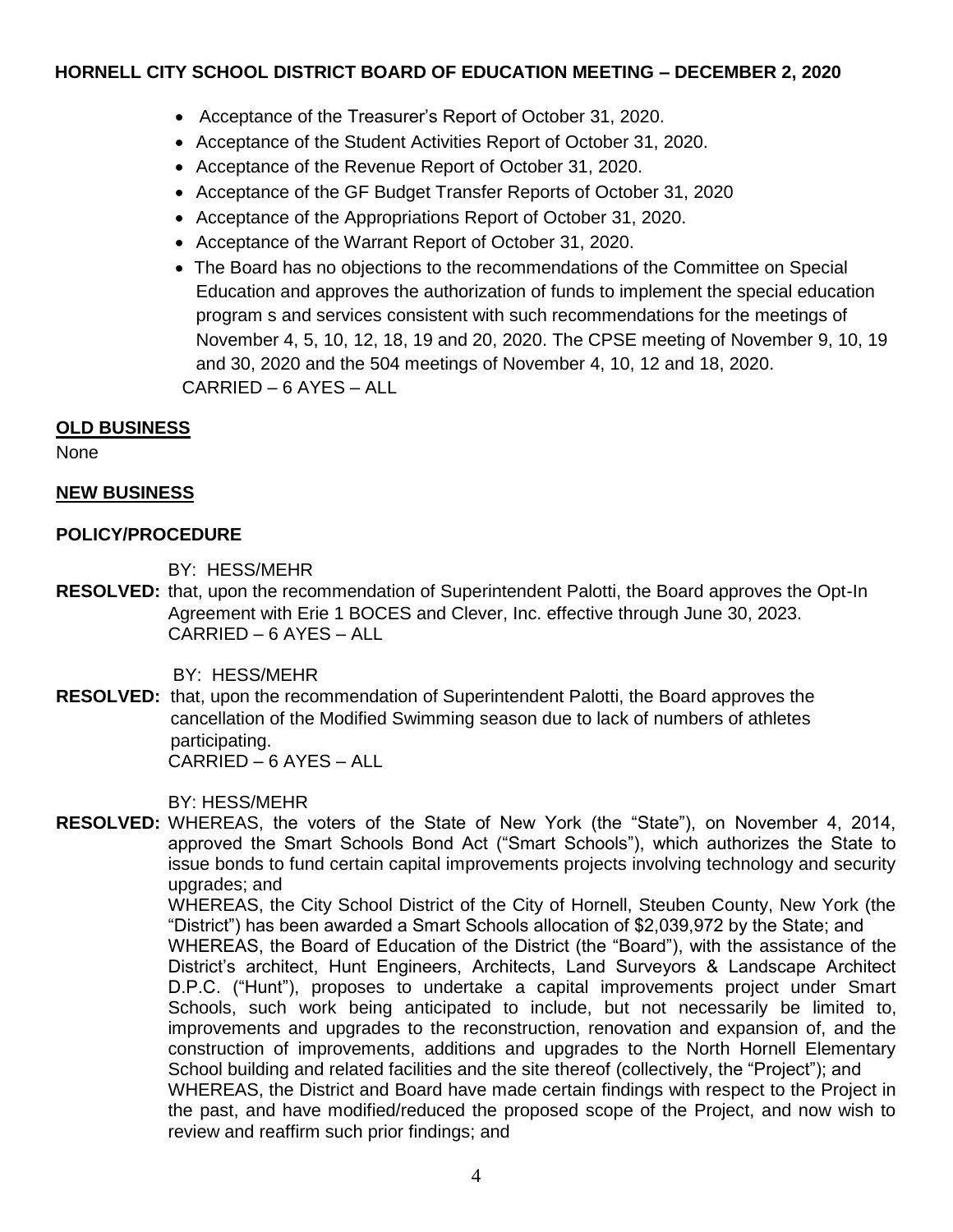WHEREAS, in accordance with State Education Department guidance and policy, the District and the Board constitute, collectively, the lead agency under the State Environmental Quality Review Act ("SEQRA") for the environmental review of the Project, which is an Unlisted Action; and

WHEREAS, the District and Board have duly considered the Project (as modified), the Environmental Assessment Form, the criteria for determining whether the Project will have a significant adverse impact on the environment as set forth in 6 N.Y.C.R.R. § 617.7(c) of the SEQRA regulations, and such other information as was deemed appropriate; and

WHEREAS, the District and Board have identified the relevant areas of environmental concern, have taken a hard look at these areas, and have made a reasoned elaboration of the basis for its determination under SEQRA; and

NOW THEREFORE, BE IT RESOLVED that it is the final determination of the Board that:

1. The District/Board as the lead agency under SEQRA determines that the proposed modifications to the Project will not change the Board's February 2019 and October 2019 determinations that the Project will not result in a significant adverse impact on the environment.

2. The attached amended Negative Declaration, incorporated herein by reference, is issued and adopted for the reasons stated in the attached amended Negative Declaration. 3. The Superintendent of the District is authorized to sign and file or have filed on behalf of the District and its Board all documents necessary to comply with SEQRA.

4. This resolution is effective immediately.

CARRIED – 6 AYES – ALL

BY: HESS/MEHR

**RESOLVED:** by the Board of Education of the Hornell City School District that Retention and Disposition Schedule for New York Local Government Records (LGS-1), issued pursuant to Article 57-A of the Arts and Cultural Affairs Law, and containing legal minimum retention periods for local government records, is hereby adopted for use by all officers in legally disposing of valueless records listed therein.

> FURTHER RESOLVED, that in accordance with Article 57-A: (a) only those records will be disposed of that are described in Retention and Disposition Schedule for New York Local Government Records (LGS-1), after they have met the minimum retention periods described therein; (b) only those records will be disposed of that do not have sufficient administrative, fiscal, legal, or historical value to merit retention beyond established legal minimum periods.

CARRIED – 6 AYES – ALL

BY: HESS/MEHR

**RESOLVED:** that, upon the recommendation of Superintendent Palotti, the Board approve/adopts the updates to the Records Management Policy #5670. CARRIED - 6 AYES – ALL

BY: HESS/MEHR

**RESOLVED:** that, the Board authorizes the Superintendent of Schools to execute a contract of sale for the sale of the Bryant Elementary School. CARRIED – 6 AYES – ALL

BY: HESS/MEHR

**RESOLVED:** that, upon the recommendation of Superintendent Palotti, the Board accepts the resignation Board of Education Member, John McNelis effective immediately. (Nine years of service) CARRIED – 6 AYES - ALL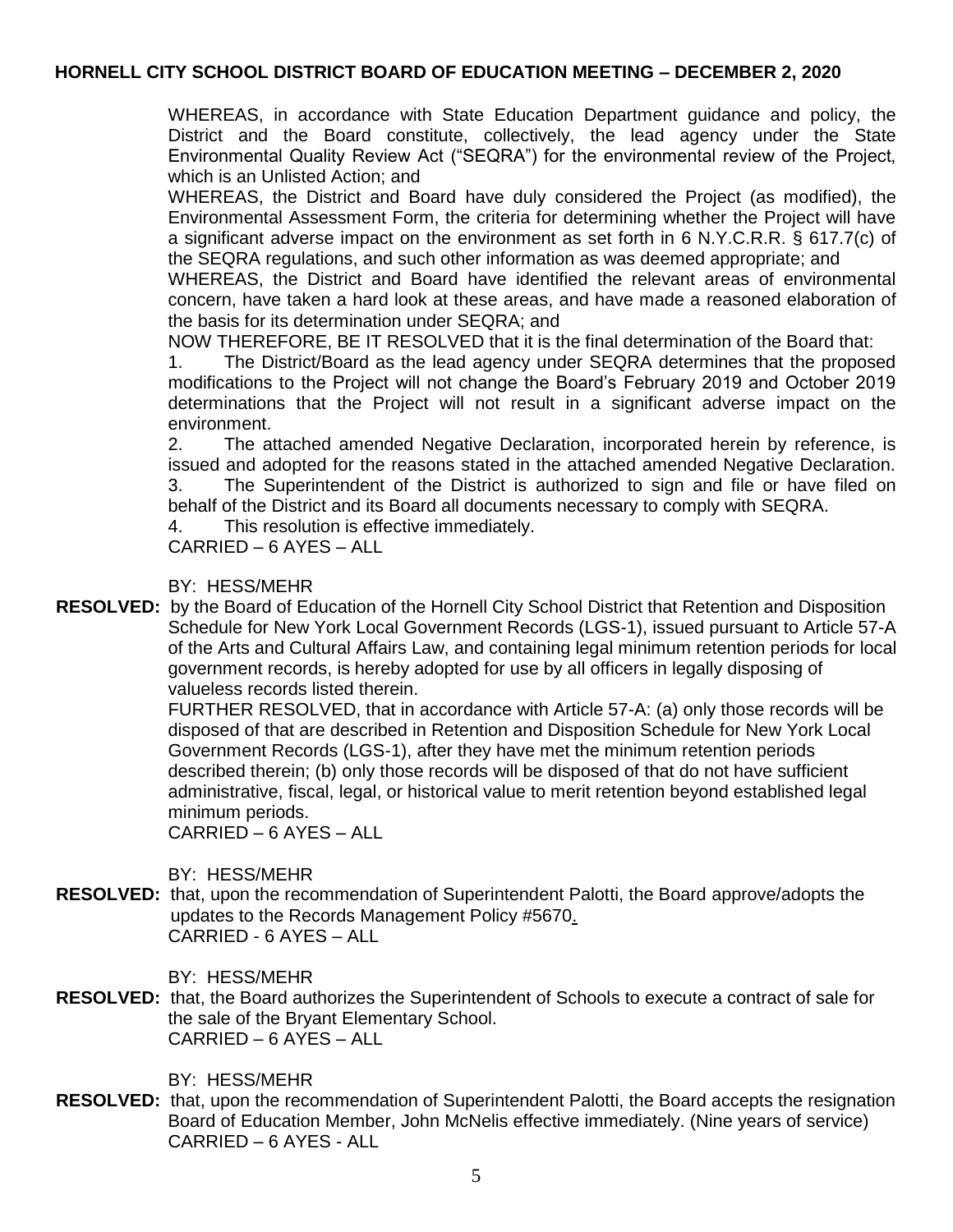#### **FINANCE**

BY: HESS/MEHR

**RESOLVED:** that, upon the recommendation of Superintendent Palotti, the Board approves the retainer of Dr. Richard Ciccone, MD. for services pursuant to Section 913 of the NYS Education Law. CARRIED – 6 AYES – ALL

BY: HESS/MEHR

**RESOLVED:** that, upon the recommendation of Superintendent Palotti, the Board accepts the generous donations made in memory of James Harrick on the list dated November 18, 2020. CARRIED - 6 AYES – ALL

BY: HESS/MEHR

**RESOLVED:** that, upon the recommendation of Superintendent Palotti, the Board approves the Reserve Plan. CARRIED – 6 AYES – ALL

BY: HESS/MEHR

**RESOLVED:** that, upon the recommendation of Superintendent Palotti, the Board approves the lease amendment with Amextra effective December 1, 2020 through November 30, 2022.

CARRIED – 6 AYES – ALL

#### **PERSONNEL**

BY: HESS/MEHR

**RESOLVED:** that, upon the recommendation of Superintendent Palotti, the Board approves Brandon Burritt as a volunteer to work with the Intermediate School Drumline. CARRIED – 6 AYES – ALL

BY: CLARK/MEHR

**RESOLVED:** that, upon the recommendation of Superintendent Palotti, the Board accepts the resignation of Stephanie (Hunt) Rosemier as a Regular Assigned Substitute effective November 20, 2020.

CARRIED – 6 AYES – ALL

BY: HESS/KHORK

**RESOLVED:** that, upon the recommendation of Superintendent Palotti, the Board accepts the resignation of Mary Wolf as Attendance/Teacher Aide effective at the end of the day on December 4, 2020.

CARRIED – 6 AYES – ALL

BY: HESS/MERH

**RESOLVED:** that, upon the recommendation of Superintendent Palotti, the Board accepts the resignation of Roxanne Sanford as LPN effective November 27, 2020. CARRIED – 6 AYES – ALL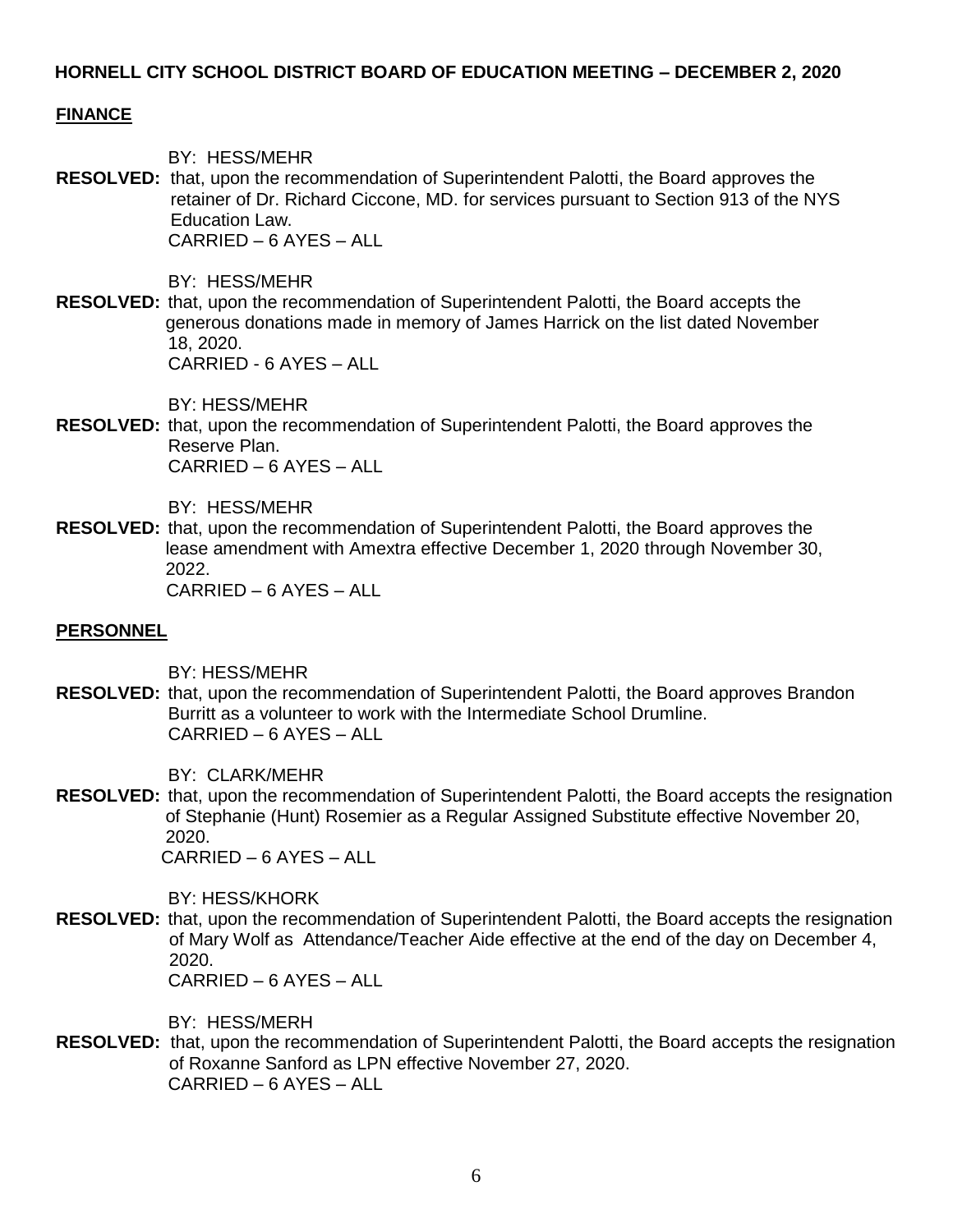BY: HESS/MEHR

**RESOLVED:** that, upon the recommendation of Superintendent Palotti, the Board approves the appointment of Roxanne Sanford as Teacher Aide effective November 30, 2020 through June 30, 2020 (starting salary as defined in the HPA Contract allowing for 4.5 years service).

CARRIED – 6 AYES – ALL

BY: HESS/MEHR

**RESOLVED:** that, upon the recommendation of Superintendent Palotti, the Board approves the probationary appointment of James Boone as School Bus Driver, 10 months, 4 hours per day effective December 3, 2020. CARRIED – 6 AYES – ALL

BY: HESS/MEHR

**RESOLVED:** that, upon the recommendation of Superintendent Palotti, the Board accepts the resignation of Michael Carretto as PE Department Chair, effective November 9, 2020. CARRIED – 6 AYES – ALL

BY: HESS/MEHR

**RESOLVED:** that, upon the recommendation of Superintendent Palotti, the Board approve the request of Stacey Illi for an unpaid leave of absence beginning on December 15, 2020 through March 26, 2021.

CARRIED – 6 AYES – ALL

BY: MEHR/HESS

**RESOLVED:** that, upon the recommendation of Superintendent Palotti, the Board approves the change in the retirement date of Shelly Clancy as RN from December 1, 2020 to a date to be determined.

CARRIED – 6 AYES – ALL

The Board expressed their gratitude to Shelly for her flexiblility and willingness to stay on to assist with all of the added duties during the pandemic.

BY: HESS/MEHR

**RESOLVED:** that, upon the recommendation of Superintendent Palotti, the Board approves the appointment the following coaches for the Winter Sports season:

> Mary Franklin – Skiing Head Coach Mark Kelly - Boys Swimming Head Coach Kristen Hazard - Boys Swimming Assistant Coach

Appointments are conditional upon actual existence of a season, with stipends as defined in the HEA Contract – stipend may be prorated to reflect if the season is abbreviated due to the COVID restrictions in place.

CARRIED – 6 AYES – ALL

BY: HESS/MEHR

**RESOLVED:** that, upon the recommendation of Superintendent Palotti, the Board approves the Education Law 913 resolution as discussed in Executive Session pertaining to employee #966.

CARRIED – 6 AYES – ALL